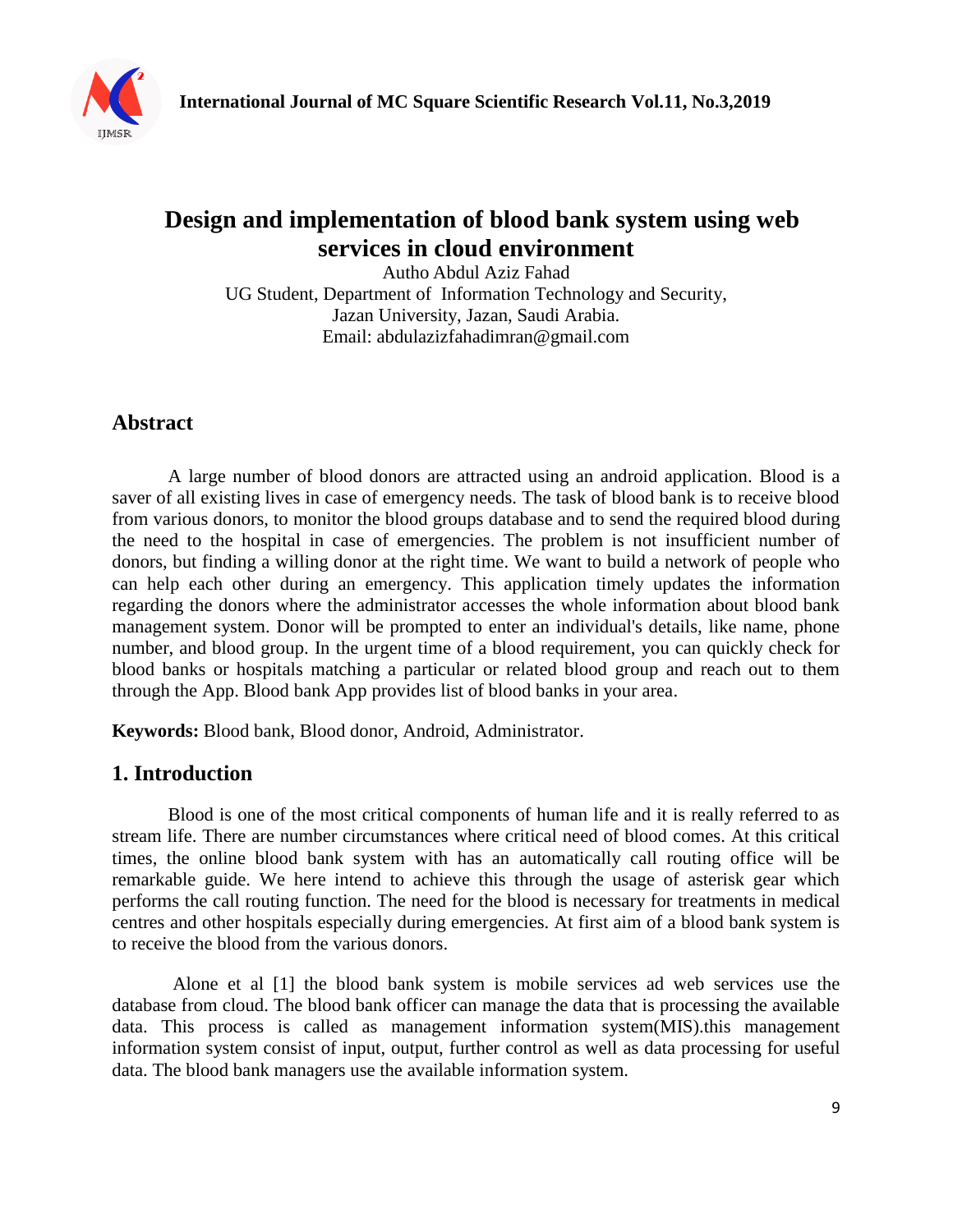

Jenipha, et al [2]This existing system will be the solution for the issues such as wrong data of donors, misuse by outside parties and updating the donated blood by the donor which replace the older framework. Hamlin, et al [3] The proposed system is a web services based on android application which helps us to reduce he human errors which are done in the current system. BalaSenthilMurugan et al [4]The necessity of blood .there is no substitute for human blood. At normal every second someone needs blood. Everyday blood is need in medical clinics and emergency treatment facilities for patients with cancer and other diseases for organ transplant as well as save the all lives accidents.

Adsul et al [5]The requester who describes on the person who requires the blood from the blood bank because of disease, surgery as well as accident etc…The donor the person who is health body to donate the blood any for saving the patient life is the donors. Waleka et al [6] the person having body weight, haemoglobin as well as chronic disease becomes the donor. The blood bank system can be defines as part of the blood bank is blood is stored, tested, secured as well as to reduce the risk at the time of management. Arif et al [7] the systems which consist of an android application or web services by the user can access the system.

Akter et al[8]All the information of the hospital, blood donor is stored in database. Blood bank App provides list of blood banks in your area. A large number of blood donors are attracted using an Android application. . In the urgent time of a blood requirement, you can quickly check for blood banks or hospitals matching a particular or related blood group and reach out to them through the App. Dong et al [9] in the case of clinical and health industry, more than information processing effectiveness, the barcode technology is common for it's a tracking, managing as well as ability of categorizing.

Spyropoulos et al [10] in this paper implemented of a worldwide information system with integrated by web services. Meza et al [11] in this paper proposed an upgrade of an existing work system with the framework for telemedicine in the transfusion service. Kim et al [12] in this paper presents a management system and blood monitoring system for use in hospital management. Singh et al [13] in the urgent time of a blood requirement, you can quickly check for blood banks or hospitals matching a particular or related blood group and reach out to them through the App. Santhanam et al [14] in this model requires to be customize to demographic and geographic as well as specific attributes. It is a real time system. Turhan et al [15]in this work implemented by blood can only be supplied by live donors.it is a most responsible for millions of people each year around the world.

## **2. Proposed design:**

The overall workflow of blood bank system based on web services stored in a cloud environment using android application is shown in Figure 1. BBS consists of four modules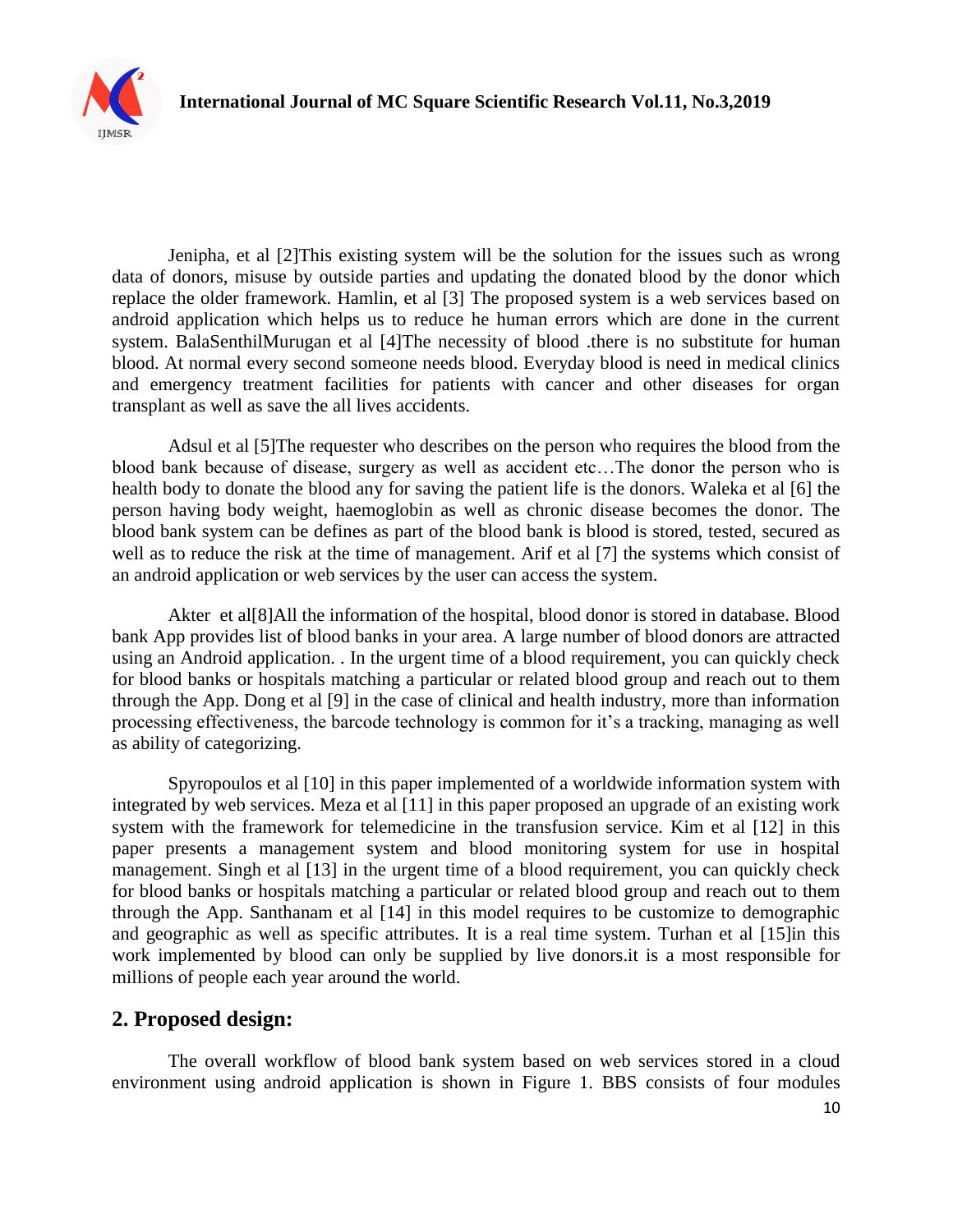

admin, accepter, doctor, and patient. These modules are explained in the following sections. In this work explained as response and notification from blood bank for blood. The middle blood bank has a database to calculate of blood packs for particular blood groups. The blood shortage issues the blood bank system, the count has the low, the system automatically will notify the responsible authorities and a blood bank camp can be maintained for the billing.the middle level of blood bank system it can be also similar work, just there will be any problem in central blood bank will be informed and the blood can be made if available.



#### 2.1 User model:

In this module, if the user already has the account, log in to the system by using username and password and enter the blood bank details.if the user can login to the framework as requester,at the point he can directly ask for the required blood group.after receiving the request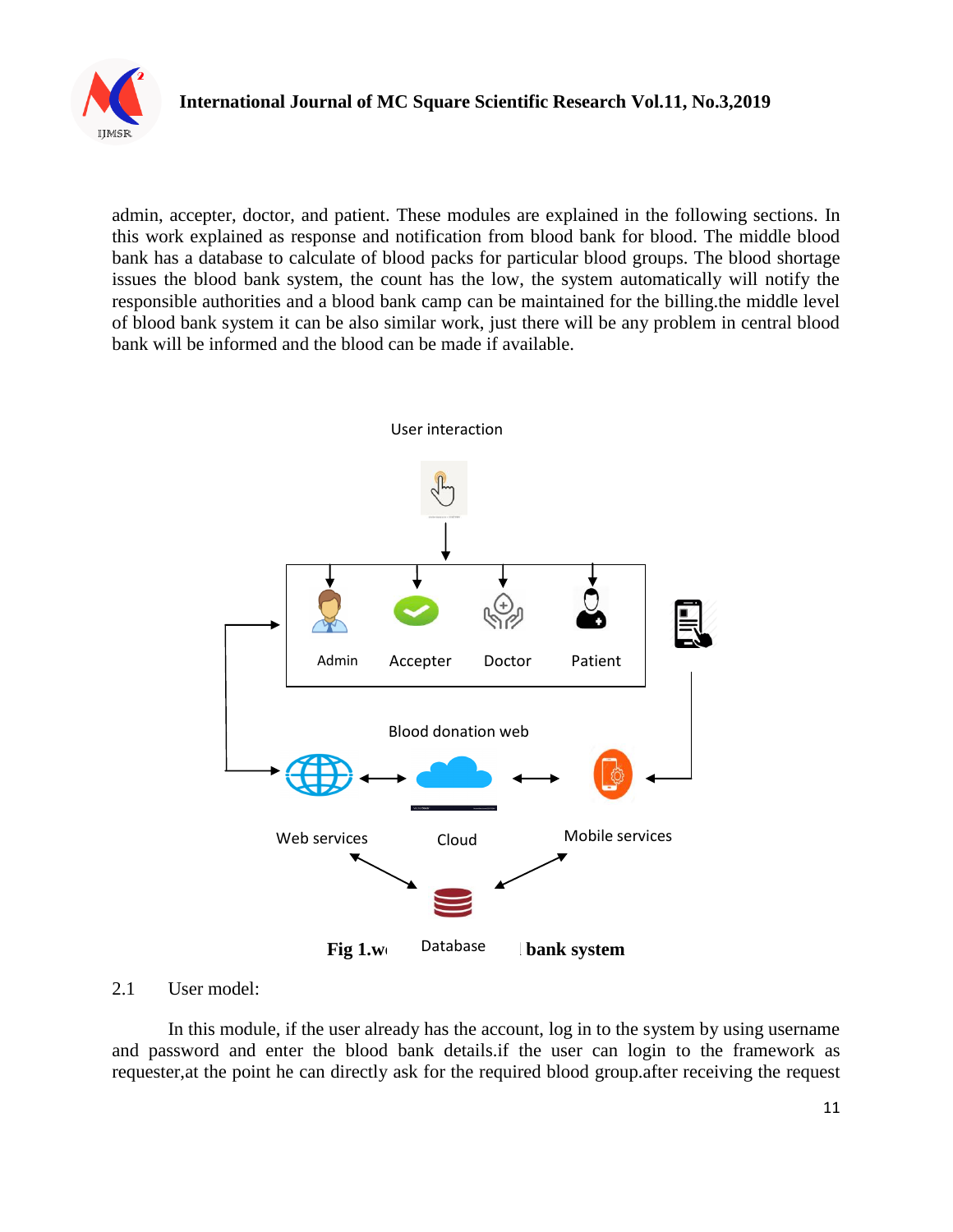

to contol moves to the database stored in a cloud environment and after to check wheather the required blood group is availble or not.if the particular blood group is available then the information has sent to the user as soon as possible.the user in the framework of the system is the patient and accepter.the information of donors is accessed by accepter and patient,at the same time the patient information are required and needed.all the informtion has the checked properly.

#### 2.2 Admin model:

Admin module is the most important of the blood bank system.at any time the admin login to the system the admin allowed all the access correct to the database stored in a cloud.Admin has the one of the responsible person for handling the efficient working of the system.in case any problem happens the admin must try to solve the problem and make system work again.

#### 2.3 Web services:

Web services have been used to search out from the blood donors by website. the information of donors is accessed by accepter and patient,at the same time the patient information are required and needed.all the informtion has the checked properly.this website follows the database up to date.it is user friendly manner.it is the most responsibility of this model.

#### 2.4 Mobile services:

Mobile services have been used to search the blood donors through the mobile phones.this module helps to manage and control moblie blood bank management or functions as well as marketing data collector.it is web based function its works on anywhere and anytime concept to helps the capture data from the different locations.

#### 2.5 Database:

The database which has the cloud environment.all the information has the used by mobile services and web services.regular updation of blood donor as well as accepter is needed.

#### **3. Result and discussion:**

Nowadays we are assessing our project. We are working with a international blood donor organization for testing our framework. The proposed system can be used to reduce the time between patient and donors. The framework consists of android application, GSM modem as well as raspberry pi. In this direct communication between donors and recipient by SMS. In case of emergency this system results shows different screen of the android application that needs the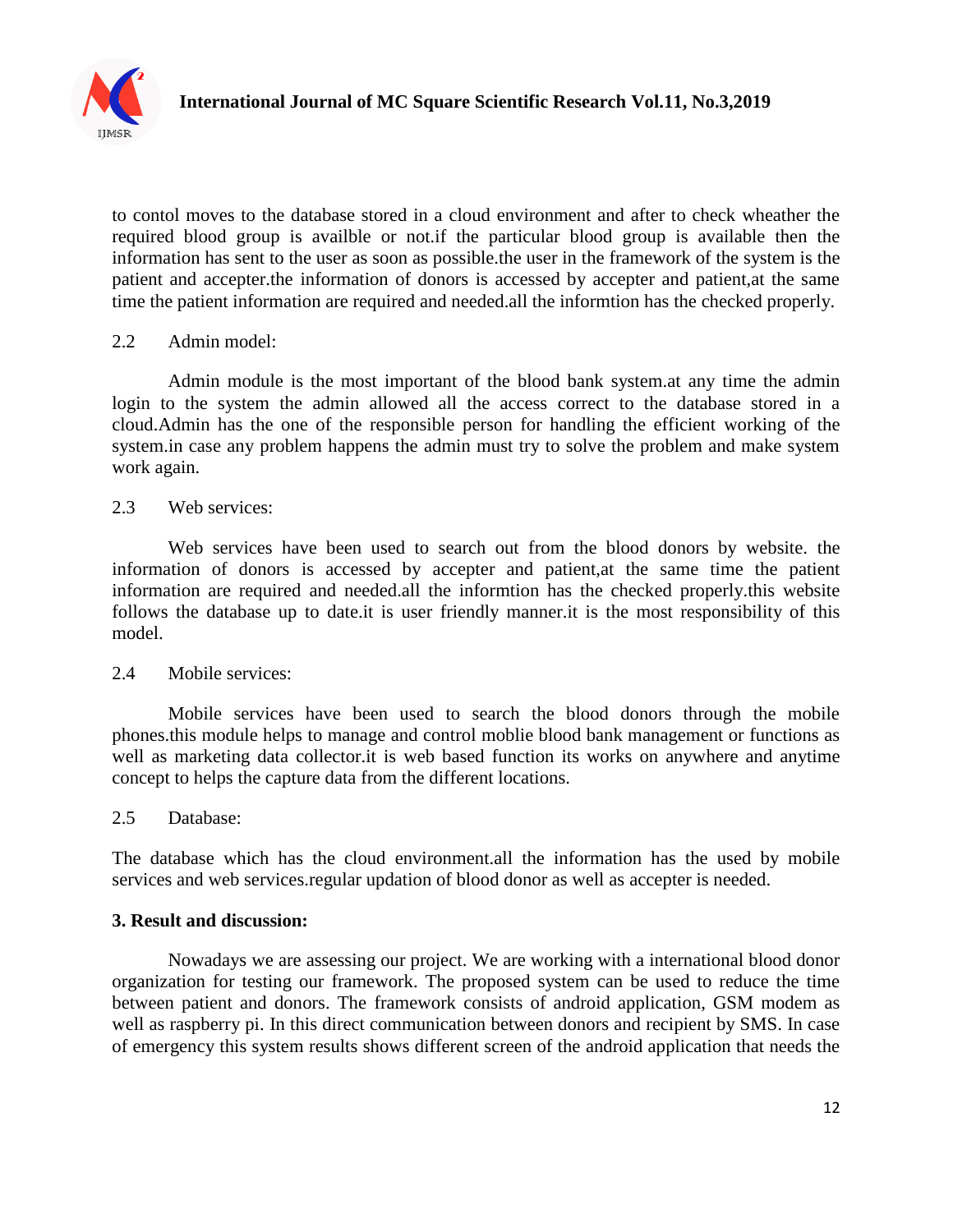

blood bank system. The donor was donating a blood for storage or another centre for transfusion is an unknown recipient



Fig 2.Home page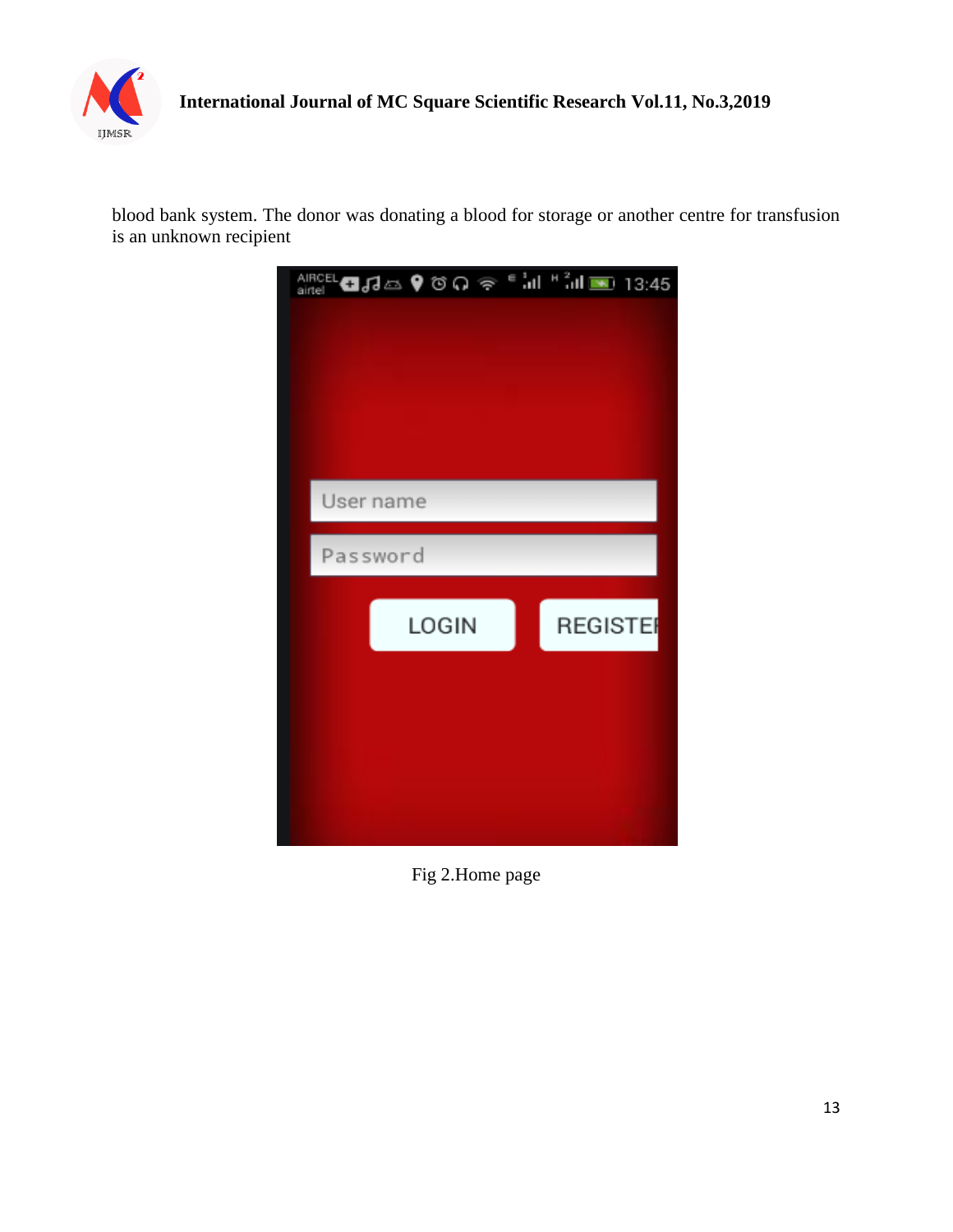

| $\circ$ $\circ$ $\bullet$ $\bullet$ $\bullet$ $\bullet$ $\bullet$<br>1:38 AM<br><b>Register New Account</b> |  |
|-------------------------------------------------------------------------------------------------------------|--|
| Hint: You can just use your phone number and<br>blood group to retrieve your account.                       |  |
| Full Name                                                                                                   |  |
| Mobile Number                                                                                               |  |
| Address                                                                                                     |  |
| Blood Group: A+                                                                                             |  |
| Your Gender: Male                                                                                           |  |
| Date Of Birth: Your Age Here                                                                                |  |
| More Information                                                                                            |  |
| I confirm that I am fully healthy.                                                                          |  |
| Submit                                                                                                      |  |

Fig 3.Registration page

Task of blood bank is to receive blood from various donors, to monitor the blood groups database and to send the required blood during the need to the hospital in case of emergencies. The problem is not insufficient number of donors, but finding a willing donor at the right time. We want to build a network of people who can help each other during an emergency. This application timely updates the information regarding the donors where the administrator accesses the whole information about blood bank management system. The latest cloud computing technology will be used in this frame work. Database will be created and managed using cloud database. This paper presented as the consistent online cloud blood bank system. Information system and latest technology skills are a very important in blood bank system and its services. When there is a very important requirement for blood, it may not possible for human to connect to the internet to saw the online blood bank systems that are already in system. If it is possible means the call will immediately connected to the donors.

### **4. Conclusion**

This project aims to create a cloud application known as web application for android mobiles. The overall purpose of this project is to develop a computer application that will link all the donors. The system will help control create a database and blood transfusion service to hold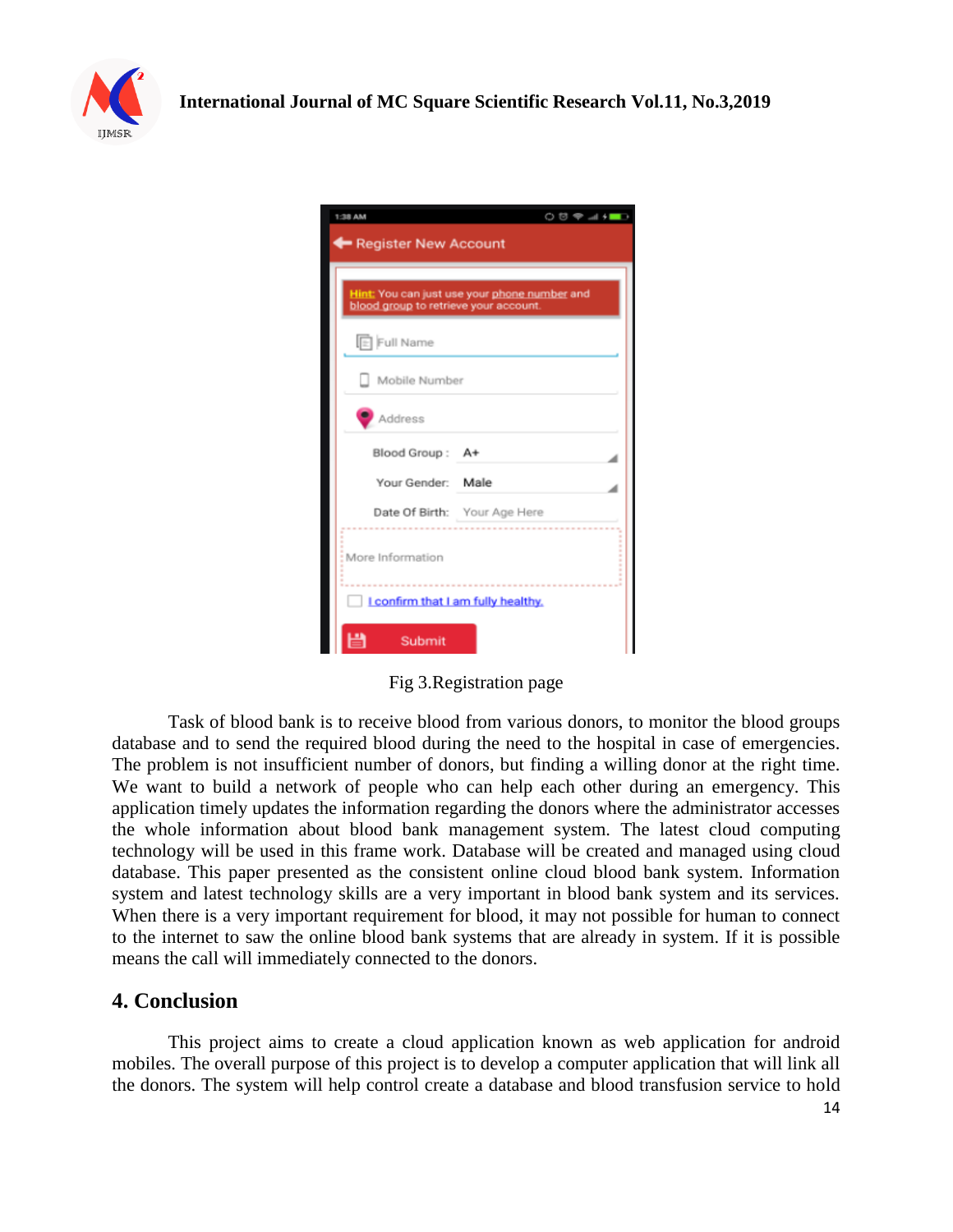

data on stocks of blood in anywhere at any time. Also people will be able to see which patient need to blood supplies through the website. They will be able to register as donors as well as therefore receive a SMS from their local area clients who needs blood will donate the blood in cases if they are needed. The website will help them develop the public awareness with visitors of the hospitals its need for blood in order to supply the proper donors.

## **References**

- 1. Alony, J.A.K.M., A New Concept of Blood Bank Management System using Cloud Computing for Rural Area. International Journal of Electrical, Electronics ISSN No.(Online), pp.2277-2626.
- 2. Jenipha, T.H. and Backiyalakshmi, R., 2014. Android blood donor life saving application in cloud computing. American Journal of Engineering Research (AJER), 3(02), pp.105- 108.
- 3. Hamlin, M.A. and Mayan, J.A., 2016, December. Blood donation and life saver-blood donation app. In 2016 International Conference on Control, Instrumentation, Communication and Computational Technologies (ICCICCT) (pp. 625-628). IEEE.
- 4. BalaSenthilMurugan, L. and Julian, A., 2015, March. Design and implementation of Automated Blood Bank using embedded systems. In 2015 International Conference on Innovations in Information, Embedded and Communication Systems (ICIIECS) (pp. 1-6). IEEE.
- 5. Adsul, A.C., Bhosale, V.K. and Autee, R.M., 2018, January. Automated blood bank system using Raspberry PI. In 2018 2nd International Conference on Inventive Systems and Control (ICISC) (pp. 252-255). IEEE.
- 6. Chaudhari, S.A., Walekar, S.S., Ruparel, K.A. and Pandagale, V.M., 2018, January. A Secure Cloud Computing Based Framework for the Blood bank. In 2018 International Conference on Smart City and Emerging Technology (ICSCET) (pp. 1-7). IEEE.
- 7. Arif, M., Sreevas, S., Nafseer, K. and Rahul, R., 2012, December. Automated online Blood bank database. In 2012 Annual IEEE India Conference (INDICON) (pp. 012-017). IEEE.
- 8. Rahman, M.S., Akter, K.A., Hossain, S., Basak, A. and Ahmed, S.I., 2011, March. Smart blood query: a novel mobile phone based privacy-aware blood donor recruitment and management system for developing regions. In 2011 IEEE Workshops of International Conference on Advanced Information Networking and Applications (pp. 544-548). IEEE.
- 9. Li, B.N., Dong, M.C. and Mang, I.V., 2006, January. From Codabar to ISBT 128: Implementing Barcode Technology in Blood BankAutomation System. In *2005 IEEE Engineering in Medicine and Biology 27th Annual Conference* (pp. 542-545). IEEE.
- 10. Spyropoulos, B., Botsivaly, M., Tzavaras, A. and Spyropoulou, P., 2009. Towards "digital blood-banking". In *2009 ITU-T Kaleidoscope: Innovations for Digital Inclusions* (pp. 1-8). IEEE.